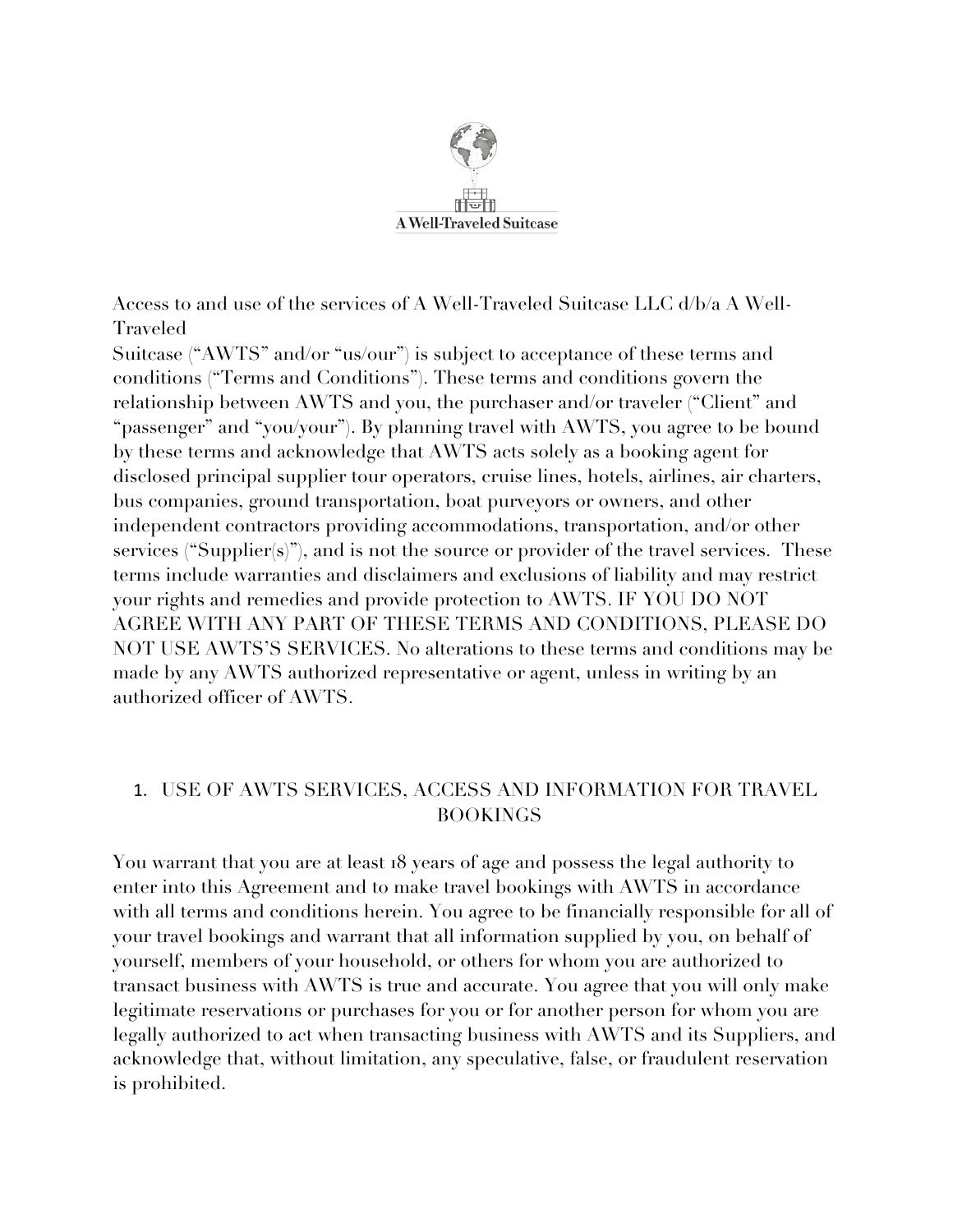All bookings are accepted by AWTS as agent for the travel Suppliers on your itinerary. Separate Supplier terms and conditions will apply to your reservation and purchase of travel-related goods and services that you select, and you understand and agree to abide by the terms and conditions of purchase imposed by any Supplier that you have selected as a service provider for your travel.

#### 2.PAYMENTS AND CANCELATIONS

You shall be completely responsible for all charges, fees, duties, taxes, and assessments arising out of your travel bookings through AWTS. By submitting a credit card authorization form to AWTS, you agree to allow AWTS to use your payment method to purchase travel products from our Suppliers on your behalf.

All payments for travel are due prior to departure according to each Supplier's terms and conditions of booking. If final and full payment is not received by the applicable due date, reservations may be subject to cancelation and deposits may be forfeited. You understand that any violation of any such Supplier's conditions of purchase may result in cancelation of your reservation(s) or purchase, in your being denied access to any flights, tours, hotels, cruises, or other travel services, in your forfeiting any monies paid for such reservation(s) or purchase. In some cases, there is NO REFUND once a booking is made and paid in full. You may not be entitled to a refund if you change or cancel your travel plans after confirmation of a booking. All cancelation requests must be sent to AWTS in writing. As a result of cancelation, AWTS's and third-party Supplier's cancelation penalties will apply, which are detailed in your travel documentation, and on each Supplier's website. Cancelation fees will be charged to the credit card or other payment method you authorized to pay for travel services or deducted from the Supplier's refund.

EXCEPTING IN CASES OF FRAUD, YOU AGREE NOT TO FILE ANY DISPUTE WITH YOUR BANK OR CREDIT CARD COMPANY TO AVOID OR VIOLATE ANY BOOKING TERMS AND CONDITIONS OF AWTS OR ITS SUPPLIERS, INCLUDING CANCELATIONS OR CHANGES OF ITINERARY OR ARRANGEMENTS FOR REASONS BEYOND THE CONTROL OF AWTS OR ITS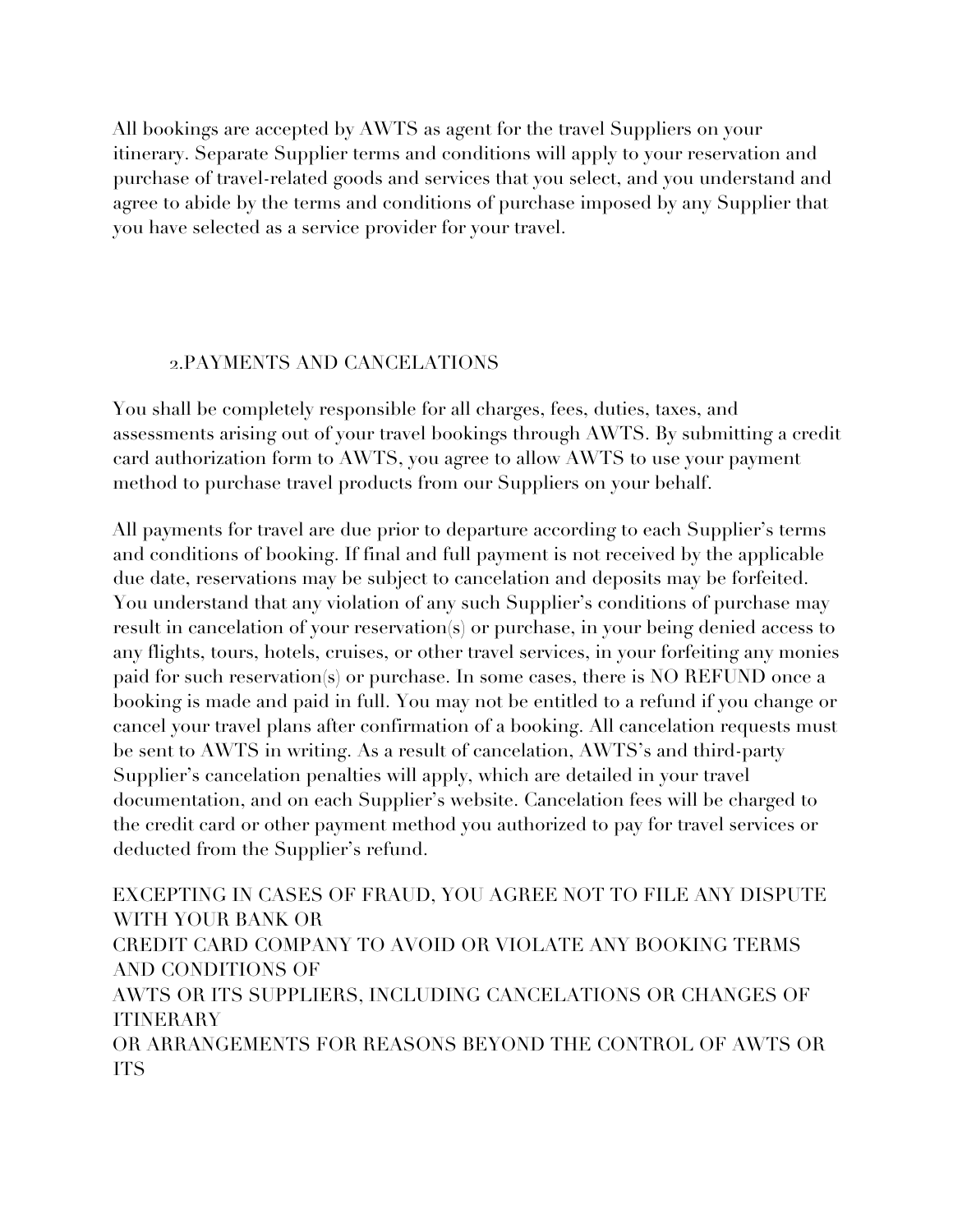SUPPLIERS. IF YOU ATTEMPT TO CHARGEBACK, REVERSE OR RECOLLECT A

PREVIOUSLY AUTHORIZED TRIP PAYMENT, AWTS RESERVES THE RIGHT TO

COLLECT ALL ADDITIONAL COSTS, FEES AND EXPENSES ASSOCIATED WITH SUCH CHARGEBACK, REVERSAL OR RECOLLECTION, INCLUDING, WITHOUT LIMITATION, ATTORNEY FEES.

When you receive any and all travel documents, it is your sole responsibility to review and verify all information for accuracy. Contact AWTS immediately if changes or corrections are required. You acknowledge that it is your responsibility to review all documentation necessary for checking in with Suppliers on your itinerary.

## 3. TRAVEL DOCUMENTS, INCLUDING TSA AND DHS ACCEPTABLE IDENTIFICATION REQUIREMENTS

It is the responsibility of each Client to obtain and carry a valid passport, visa(s), and all other documents required by applicable government regulations. When traveling domestically or internationally, the U.S. Transportation Security Administration (TSA) and U.S. Department of Homeland Security (DHS) advise that everyone carry at least two forms of acceptable identification in order to board a flight. Acceptable identification can be found at http://www.tsa.gov/traveler-information/acceptable-ids; examples are DHS-designated enhanced driver's license, Passport, a foreign government passport. The name, date of birth and gender that appears on the identification card must exactly match the same such data that is listed on airline ticket(s) and booking records.

AWTS strongly recommends that you take into account that certain countries will not admit a passenger if their passport expires within six (6) months of the last date of travel. Non-United States citizens may require additional documentation. Client is responsible to make AWTS aware when traveling on a passport from a country other than the United States of America. AWTS neither controls nor warrants the issuance of visas or approval of visa waivers related to your travel. Should a visa not be issued, AWTS is not responsible for lost payments made toward the contemplated trip. Please note that rules of each country regarding entry and exit change on a daily basis.

Children and infants also require travel documents. Minors traveling with one parent, and/or without both parents, may be stopped and not admitted, unless authenticated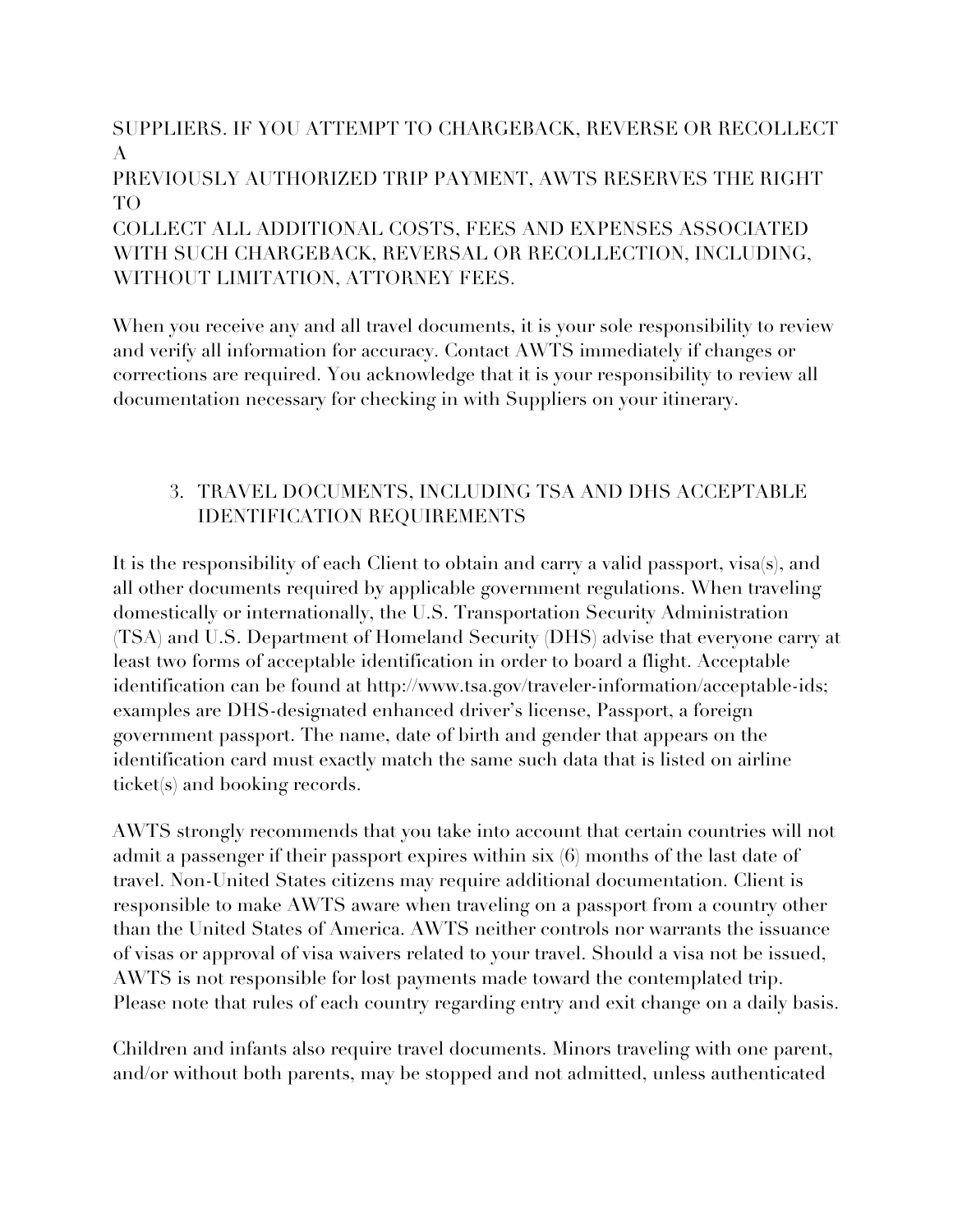and verified consent forms are provided to the authorities; please see https://help.cbp.gov/s/article/Article3643 for additional information.

You acknowledge any failure to strictly comply with these requirements may result in denied boarding or an undue delay at an airport security checkpoint causing Client to miss flight(s), and subsequent scheduled travel bookings on cruises and tours. Check each Supplier's website to ensure you and all members in your travel group or party obtain and carry travel documentation required.

# 4. INDIVIDUAL ENTRY AND EXIT REQUIREMENTS

Each country holds different views of past criminal offenses, whether within or outside of their boundaries. If you have a current or prior criminal offense, contact that country directly for entry and exit requirements. You can visit the US State Department Website for further information about these requirements. See, https://travel.state.gov/content/travel.html. We do not inquire about an individual's criminal record in the interest of respecting our Clients' privacy. For example, if traveling to or through Canada, individuals with a Driving While Intoxicated (DWI) record should review current entry requirements. See:

http://www.cic.gc.ca/english/information/faq/inadmissibility/index.asp.

# 5. HAZARDOUS MATERIALS

Federal law prohibits passengers from bringing hazardous materials on the aircraft.

(1) Federal law forbids the carriage of hazardous materials aboard aircraft in the passenger's luggage or on the passenger's person. A violation can result in five years' imprisonment and penalties of \$250,000 or more (49 U.S.C. 5124). Hazardous materials include explosives, compressed gases, flammable liquids and solids, oxidizers, poisons, corrosives and radio- active materials. Examples: Paints, lighter fluid, fireworks, tear gases, oxygen bottles, and radiopharmaceuticals.

(2) There are special exceptions for small quantities (up to 70 ounces total) of medicinal and toilet articles carried in the passenger's luggage and certain smoking materials carried on the passenger's person. For further information, each passenger should contact the relevant airline representative(s) on their itinerary. Restrictions on hazardous materials are listed http://www.tsa.gov/traveler-information/prohibiteditems.

## 6. INSECTICIDE NOTICE

We recommend that you refer to the DOT list of airports in countries that require airlines to treat the passenger cabin with insecticides prior to the flight or while on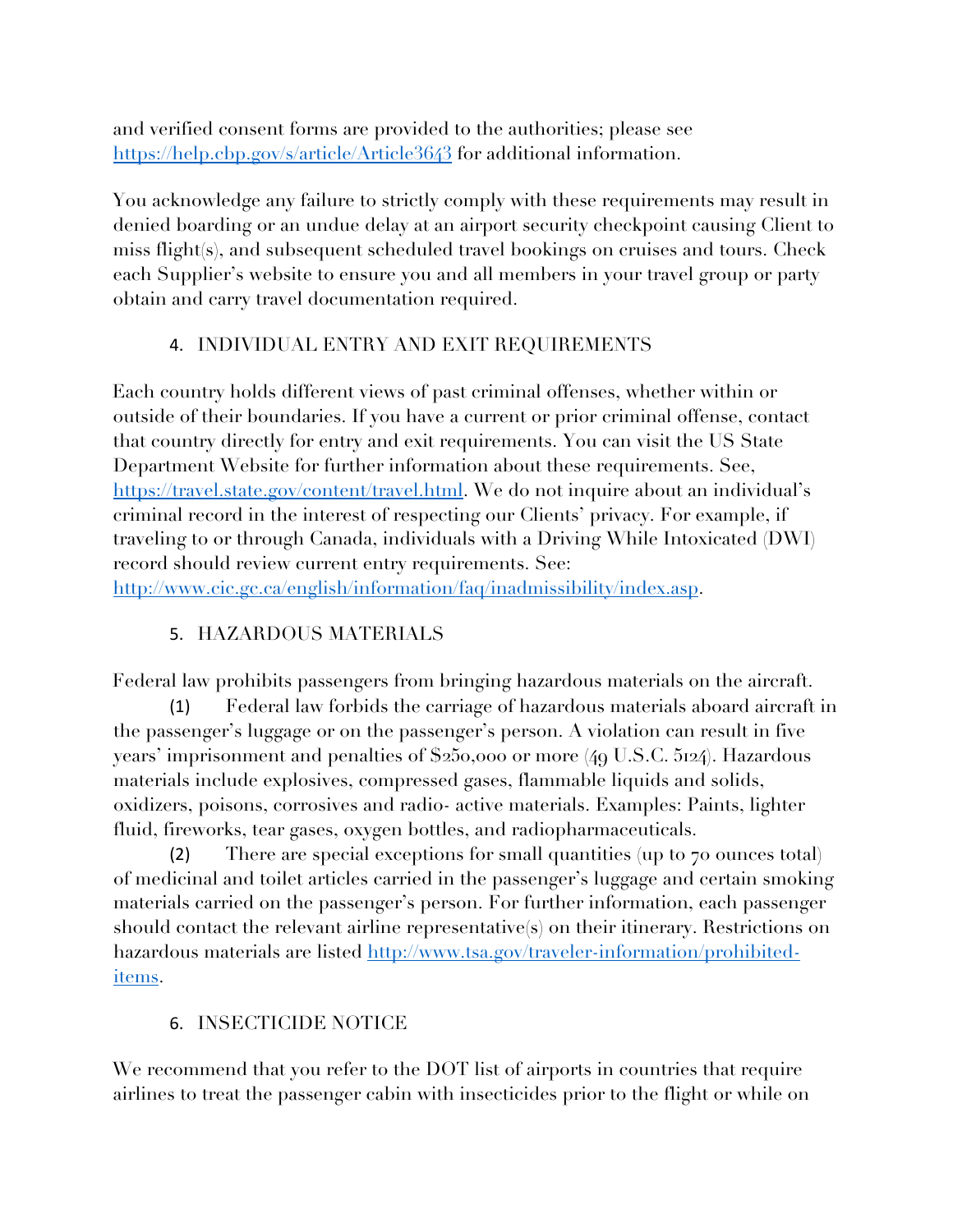the aircraft. This list is on the DOT's website and is updated from time to time: http://www.dot.gov/officepolicy/aviation-policy/aircraft-disinsection-requirements.

## 7. HEALTH/IMMUNIZATIONS

You must have the proper immunizations and health screenings and required documentation of such immunizations and screenings before travel. AWTS shall not assume responsibility for the accuracy of health, vaccination, or documentation prior to departure or upon landing at the final destination. In some cases, required inoculations must be recorded by Client's health practitioner on a valid vaccination certificate, which the Client must carry for proof of inoculation. If you are concerned about taking any medications or receiving certain

inoculations, check with your health practitioner BEFORE booking. Check the State Department Web site http://travel.state.gov, for relevant information relating to travel to specific destinations, and the Center for Disease Control http://wwwnc.cdc.gov/travel/ relating to health issues related to travel.

## 8. SELLER OF TRAVEL

AWTS is an Independent Contractor of Nexion Travel Group, California Seller of Travel 2071045-50, Florida ST38545, Washington 603 046 768. Registration as a seller of travel does not constitute approval by the State of California.

## 9. AIR TRAVEL, SCHEDULE RECONFIRMATION

UNLESS SET FORTH IN WRITING, AIRLINE RESERVATIONS ARE NOT INCLUDED IN YOUR TRAVEL PLANS. In such event, it is the Client's responsibility to make appropriate air arrangements, as well as transportation to and from the destination where the travel booking originates and returns. AWTS shall not assume any responsibility for any air and/or ground schedule changes. In rare instances, upon departure from a country, certain departure taxes must be paid in cash only, and may vary in price. Failure to use a reservation may result in automatic cancelation of all continuing and return flights, as well as forfeiture of airfares.

Airline e-tickets expire a year from issue date unless carrier fare rules in passenger's itinerary fare provide otherwise.

## 10. CHECK-IN

Due to enhanced security, it is strongly recommended that you check in a minimum of 2 hours prior to scheduled departure for domestic flights and 3 hours prior to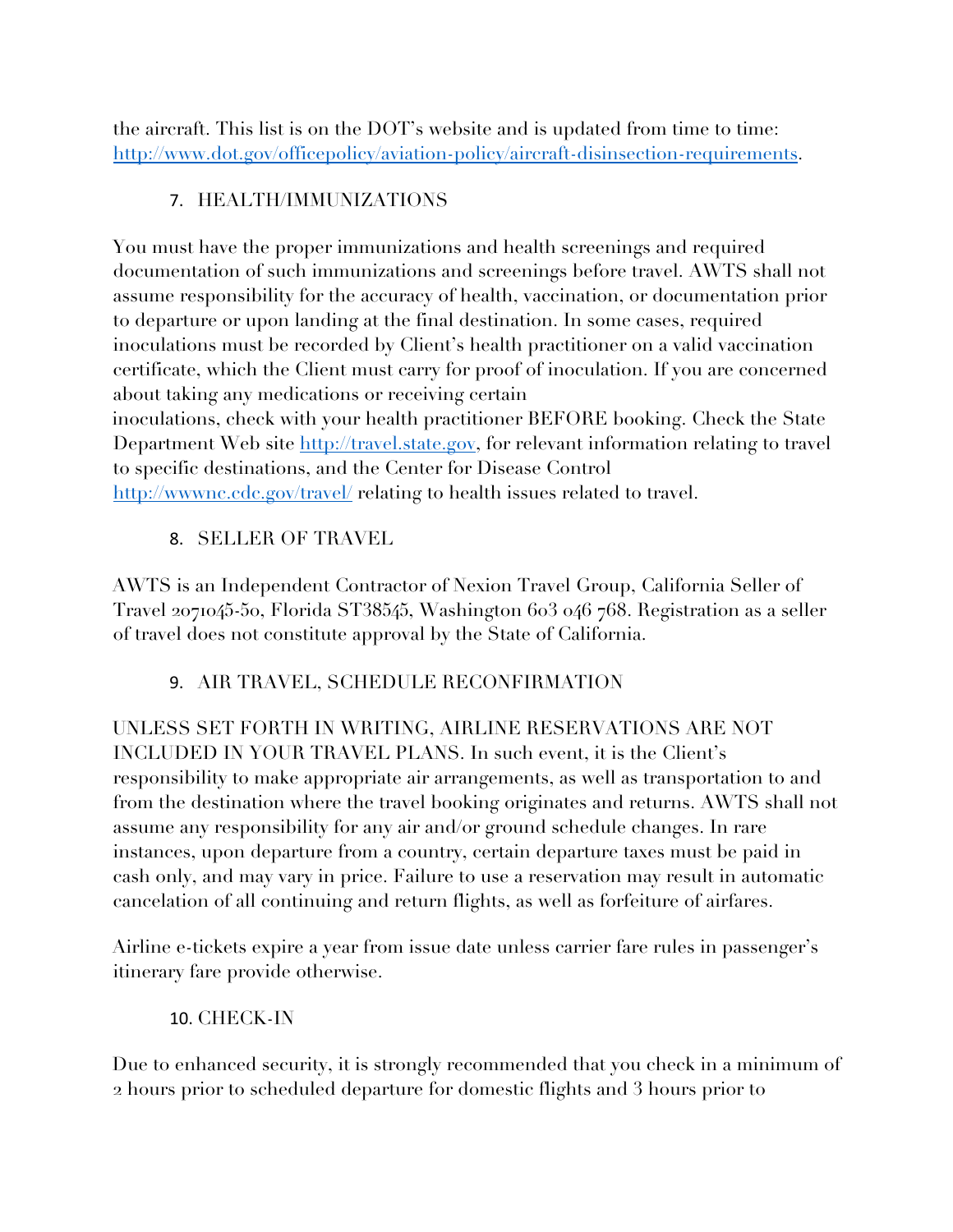scheduled departure time for international flights. Reconfirm flight times at least 24 hours prior to scheduled departure time for domestic flights, and 72 hours prior for international flights.

By checking in for a flight, tour or cruise, you may be agreeing to additional terms and conditions imposed by the Supplier. If you have authorized AWTS to check you in for any component of your trip, that you take full responsibility for agreeing to and complying with the Supplier's terms and conditions of check-in.

## 11. RIGHT TO CORRECT ERRORS/OFFERS SUBJECT TO AVAILABILITY

We reserve the right to correct errors. In the event of any pricing error or omission, we reserve the right to adjust such pricing or make any other corrections. All offers, incentives and Supplier promotions are subject to availability and may change without notice. Prospective Clients are advised to reserve early to avoid disappointment and additional late booking fees.

Price estimates and quoted rates and fares change frequently and may fluctuate up until the time that a booking is paid and confirmed. AWTS is not responsible for any changes or fluctuations in quoted prices.

# 12. UNUSED ARRANGEMENTS, MINIMUM PASSENGER REQUIREMENTS AND ALTERATIONS TO BOOKINGS

When tour, cruise or package prices are based on Suppliers' contract rates, you will not be entitled to any refund for any unused portion of travel.

Some group tours are based on minimum numbers of passengers traveling; if the number of passengers falls below the minimum required, a surcharge may be imposed, or the tour may be canceled. Any cancelations of a tour or package for reason of failing to meet the minimum traveler requirement will be governed by the tour operator's cancelation policy.

If you decide to change any portion of your confirmed arrangements prior to departure or during your trip, we will attempt to assist you. Certain bookings may not be able to be changed. All requests for changes to a booking must be made in writing to AWTS.

The Supplier may determine that alterations in itinerary are necessary for any number of reasons, including but not limited to severe weather. Any alterations to an itinerary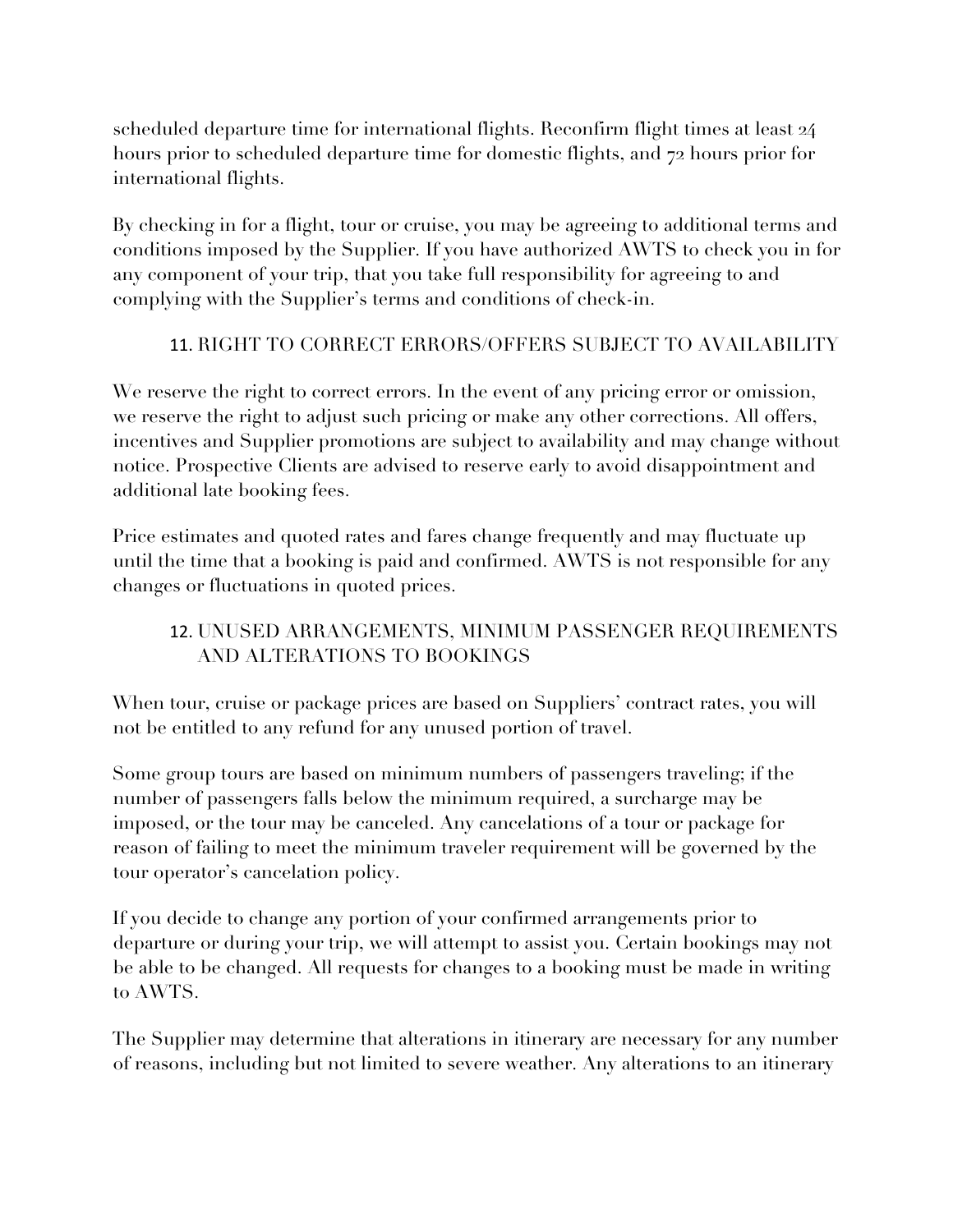are at the sole discretion of the Supplier, and AWTS bears no responsibility for any changes.

### 13. LIMITATIONS OF RESPONSIBILITY AND DISCLOSURE

AWTS acts solely as a booking agent for disclosed principal Suppliers and is not the source or provider of any travel service. Each Supplier is an independent entity with its own management and is not subject to the control of AWTS. The Suppliers whose names appear in travel documentation are those actually responsible for providing the travel services purchased, and you consent to the use of those Suppliers.

BECAUSE AWTS ACTS AS AGENT FOR DISCLOSED PRINCIPAL SUPPLIERS AND DOES NOT HAVE THE RIGHT TO CONTROL THE OPERATIONS OF SUCH INDEPENDENT OPERATORS AND SUPPLIERS, YOU AGREE THAT AWTS IS NOT LIABLE FOR ANY PERSONAL INJURY OR PROPERTY DAMAGE, WHICH MAY ARISE OUT OF THESE SERVICES. AWTS HEREBY DISCLAIMS ANY LIABILITY WHETHER BASED ON CONTRACT, TORT, STRICT LIABILITY OR OTHERWISE, INCLUDING WITHOUT LIMITATION LIABILITY FOR ANY DIRECT, PUNITIVE, SPECIAL CONSEQUENTIAL, INCIDENTAL OR INDIRECT DAMAGES, IN CONNECTION WITH THE GOODS OR SERVICES PROVIDED BY ANY PRINCIPAL SUPPLIER BOOKING THROUGH AWTS, INCLUDING WITHOUT LIMITATION LIABILITY FOR ANY ACT, ERROR, OMISSION, INJURY, LOSS, ACCIDENT, DELAY OR IRREGULARITY WHICH MAY BE INCURRED THROUGH THE FAULT, NEGLIGENCE, WILFULL ACTS, OMISSIONS OR OTHERWISE OF SUCH SUPPLIER, OR OF ANY SUPPLIER OR THEIR RESPECTIVE EMPLOYEES, AGENTS, SERVANTS, OR REPRESENTATIVES, INCLUDING, WITHOUT LIMITATION, THEIR FAILURE TO DELIVER OR THEIR PARTIAL OR INADEQUATE DELIVERY OF SERVICES, THEIR CANCELATION AND REFUND POLICIES, FUEL INCREASES, BANKRUPTCY OR CESSATION OF OPERATIONS AND OTHER MATTERS OUTSIDE OF AWTS'S CONTROL, AND YOU HEREBY EXONERATE AWTS FROM ANY

LIABILITY WITH RESPECT TO THE SAME.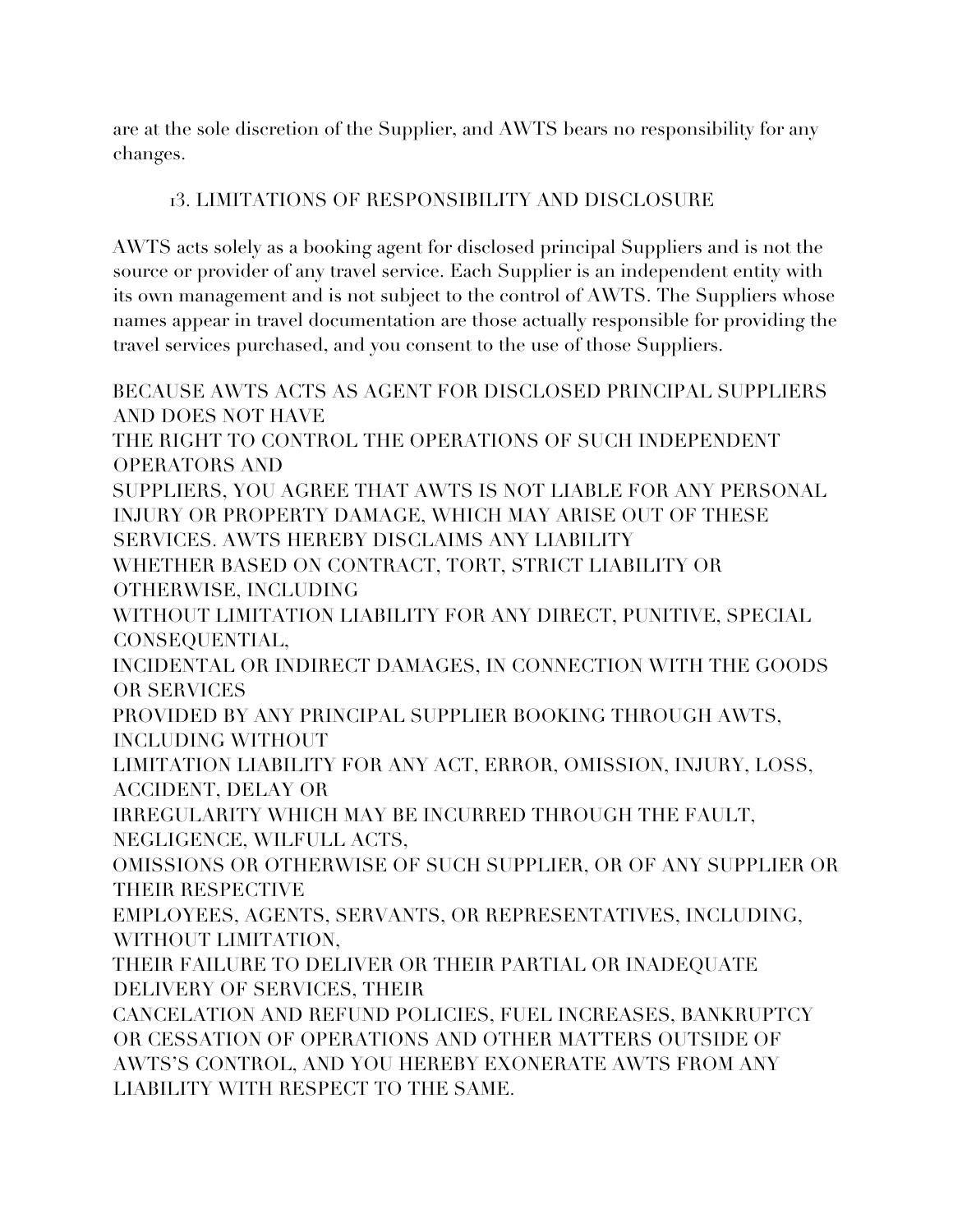## AWTS HAS SOLELY RECEIVED COMMISSION AND FEES FOR TRAVEL TRANSACTIONS AND CLIENT AGREES AND UNDERSTANDS THAT ANY RECOVERY FROM AWTS WILL BE LIMITED TO THE AMOUNT OF COMMISSION AND FEES ACTUALLY RECEIVED BY AWTS.

#### 14. RISKS/SAFETY

Travel to certain destinations may involve greater risk than others. AWTS urges Clients to remain informed on a daily basis as to current news events, as well as to review travel prohibitions, warnings, announcements and advisories issued by the United States Government

prior to booking travel to international destinations. Information on health and safety conditions in various countries and the level of risk associated with travel to particular international destinations can be found at http://www.state.gov, http://www.tsa.gov, http://www.dot.gov, http://www.faa.gov, http://www.cdc.gov, and http://www.cbp.gov The Smart Traveler Enrollment Program (STEP) is a free service provided by the U.S. Government to U.S. citizens who are traveling to, or living in, a foreign country. STEP allows you to enter information about your upcoming trip abroad so that the Department of State can better assist you in an emergency. Registration is recommended and provided by going to https://step.state.gov/step/

BY OFFERING FOR SALE TRAVEL TO PARTICULAR DESTINATIONS, AWTS DOES NOT REPRESENT OR WARRANT THAT TRAVEL TO SUCH POINTS IS ADVISABLE OR WITHOUT RISK, AND SHALL NOT BE LIABLE FOR COSTS, DAMAGES, OR LOSSES THAT MAY RESULT FROM TRAVEL TO SUCH DESTINATIONS. CLIENT'S PARTICIPATION CONSTITUTES ACCEPTANCE OF SUCH EVENTS AT CLIENT'S OWN RISK.

## 15. FORCE MAJEURE

AWTS will not be in breach of these terms and conditions or otherwise be liable to you, for any failure or delay in performing an obligation under this Agreement that is due to any of the following causes, to the extent beyond its reasonable control: acts of God, accident, riots, war, terrorist act, epidemic, pandemic, quarantine, civil commotion, breakdown of communication facilities, including web host and internet service provider, breakdown or malfunction of equipment, destruction of or serious damage to facilities, natural catastrophes including, but not limited to extreme weather events, floods and volcanic eruptions, governmental acts or omissions, changes in laws or regulations, national strikes, fire, explosion, generalized lack of availability of raw materials or energy, and any other unforeseen circumstance which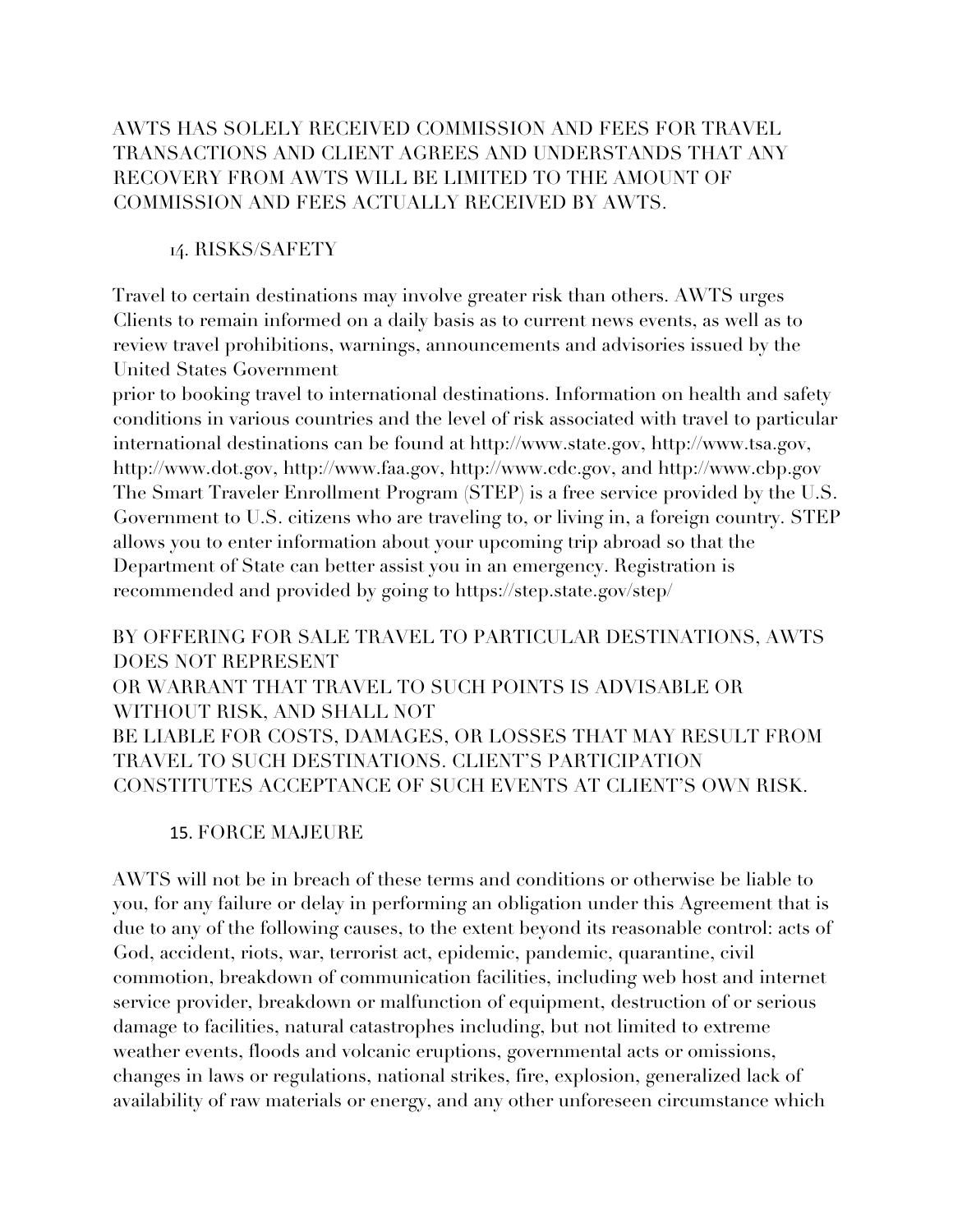is beyond the control of AWTS. THE PURCHASE OF TRAVEL INSURANCE IS HIGHLY RECOMMENDED ON ALL TRIPS.

In addition, each of AWTS's Suppliers have terms and conditions which govern Client's trip, and Client is advised that if travel Suppliers are affected by Force Majeure, they shall be entitled to, and may in their sole and absolute discretion, vary or cancel any itinerary or arrangement in relation to the trip. Payment of any refund to you as a result of the non-performance of any obligations hereunder shall remain in the sole and absolute discretion of the Supplier, although AWTS shall use its reasonable efforts to secure reimbursement for you where possible.

### 16. CURRENCY FLUCTUATIONS

Currency exchange rates fluctuate. Prices are subject to change based upon currency exchange rate fluctuations, provided actual variations have occurred. AWTS is not responsible for surcharges or foreign transaction fees imposed by Client's credit card or bank.

### 17. TRAVEL INSURANCE

AWTS OFFERS ACCESS TO TRAVEL INSURANCE TO PROTECT PASSENGERS AND THEIR INVESTMENT IN TRAVEL. UNLESS SPECIFICALLY NOTED, TRAVEL INSURANCE IS NOT INCLUDED IN THE COST OF CLIENT'S ITINERARY TO PROTECT AGAINST THIRD PARTY SUPPLIER DEFAULT/BANKRUPTCY PROTECTION, DELAY, INTERRUPTION, MISSED CONNECTION FOR CRUISES, CANCELATION, MEDICAL EMERGENCY TRANSPORTATION/EVACUATION & REPATRIATION, BAGGAGE & PERSONAL EFFECTS/LOST LUGGAGE & BAGGAGE DELAY, ILLNESS, JOB LOSS PROTECTION AND CHANGE OF PLANS, ACCIDENTAL DEATH AND DISABILITY, TRAVEL ACCIDENT/SICKNESS MEDICAL EXPENSES, AND MORE. PROPER INSURANCE MAY PROTECT YOU FROM FINANCIAL LOSS IN ALMOST ALL CIRCUMSTANCES. Without appropriate travel insurance, Client understands and agrees that if Client cancels or interrupts Client's travel for any reason, portions of the trip/tour may not be refunded and AWTS's and travel Suppliers' cancelation penalties will apply resulting in the